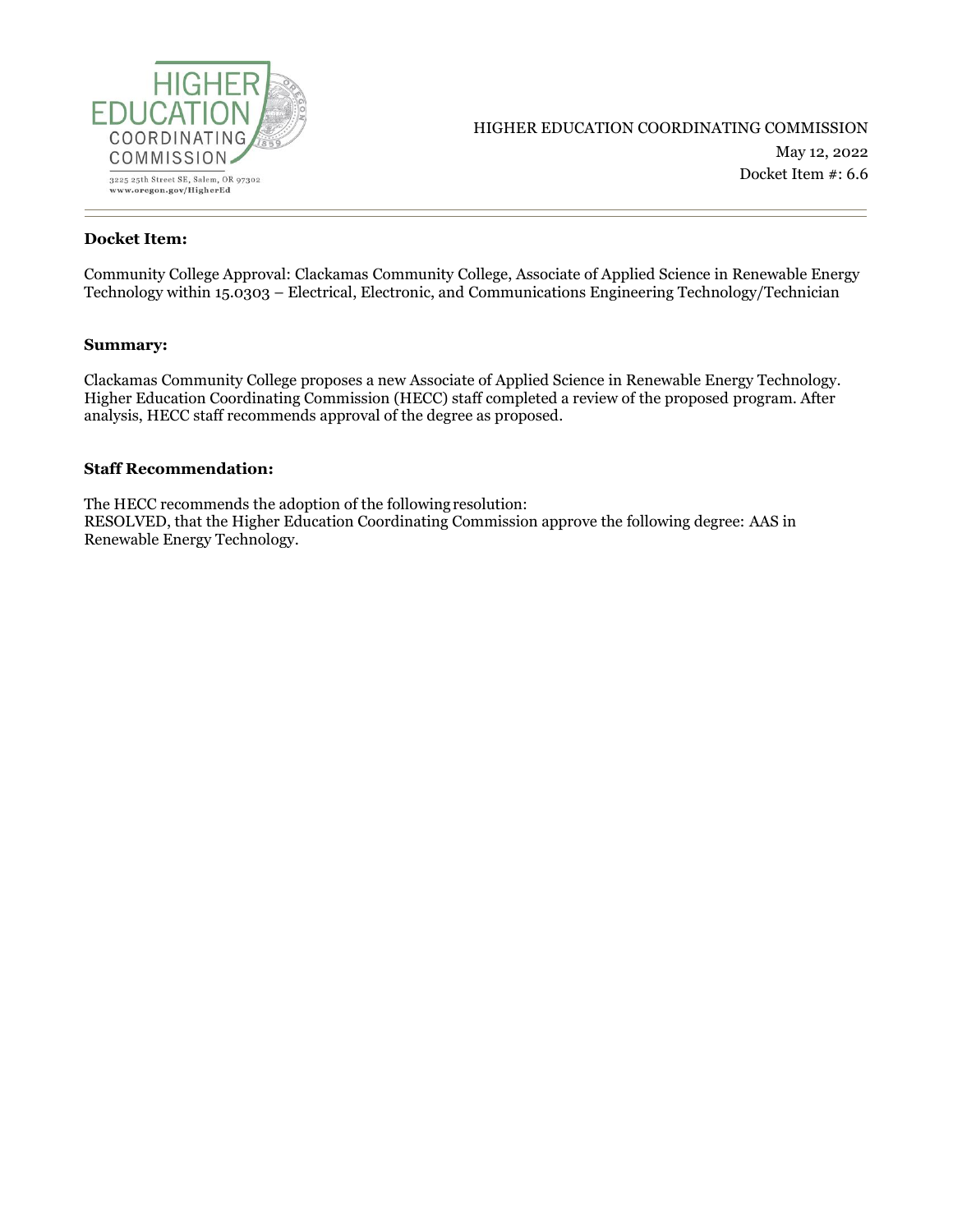

**Clackamas Community College seeks the Oregon Higher Education Coordinating Commission's approval to offer an instructional program leading to Associate of Applied Science in Renewable Energy Technology.**

## **Program Summary**

The Renewable Energy Technology (RET) program provides technical training for employment in the field of manufacturing, installation and maintenance of renewable energy systems and products. Graduates will be prepared to integrate, install and make repairs related to equipment and controls. This program takes a broad-based approach to training renewable energy technicians, with emphasis on mechanical and electro-mechanical systems, fluid power, instrumentation and controls as well as systems troubleshooting. RET graduates will be prepared to work in the capacity of a technician with specialized skills in energy system measurement, energy efficiency, system design and electronic controls.

For information contact the Industrial Technology Department at 503-594-3318.

## 1. *Describe the need for this program by providing clear evidence.*

The demand for renewable energy technicians is expected to grow by 42.9% in the Portland Tri-County area by 2030. This occupation is expected to grow at a much faster rate than the regional average growth rate for all occupations through 2030.

## 2. *Does the community college utilize systemic methods for meaningful and ongoing involvement of the appropriate constituencies?*

The need for renewable energy technicians has been vetted with employers through advisory committees, department faculty, and students. The position is in high demand in the Portland Tri-County area as well as statewide.

3. *Is the community college program aligned with appropriate education, workforce development, and economic development programs?*

This program leads directly to employment upon successful completion. It is aligned with workforce training dollars and other grant funds to support students. Once approved the college will apply for the program to be included on the Workforce Innovation and Opportunity Act, Eligible Training Provider List.